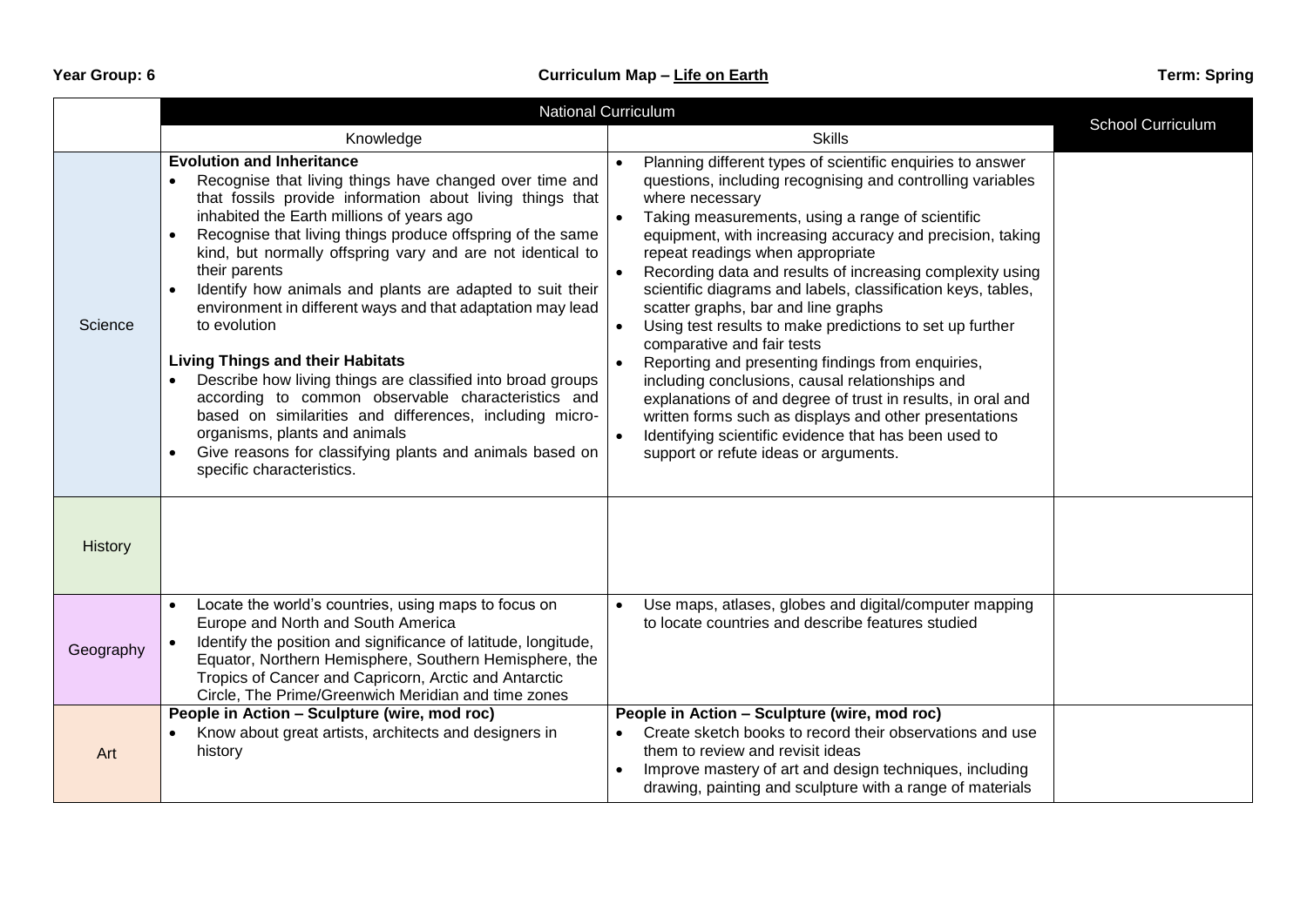| Design &<br>Technology | Design & make yeast based breads<br>Use research (investigate and analyse a range of existing<br>products) and develop design criteria to inform the design<br>of an innovative, functional, appealing product that is fit for<br>purpose and aimed at a particular individual or group<br>Understand how key events and individuals in design and<br>technology have helped shape the world [e.g. the<br>discovery of yeast]<br>Understand and apply the principles of a healthy and<br>balanced diet<br>Prepare and cook a variety of predominantly savoury<br>dishes using a range of cooking techniques | Design & make yeast based breads<br>Generate, develop, model and communicate their ideas<br>through discussion, annotated sketches, cross-sectional<br>and exploded diagrams, prototypes, patter pieces and<br>computer-aided design<br>Select from and use a range of tools and equipment to<br>perform practical tasks (for example cutting, shaping,<br>joining and finishing)<br>Select from and use a wide range of materials and<br>components, including construction materials, textiles<br>according to their characteristics<br>Evaluate their ideas and products against design criteria<br>and consider the views of others to improve their work |  |
|------------------------|-------------------------------------------------------------------------------------------------------------------------------------------------------------------------------------------------------------------------------------------------------------------------------------------------------------------------------------------------------------------------------------------------------------------------------------------------------------------------------------------------------------------------------------------------------------------------------------------------------------|---------------------------------------------------------------------------------------------------------------------------------------------------------------------------------------------------------------------------------------------------------------------------------------------------------------------------------------------------------------------------------------------------------------------------------------------------------------------------------------------------------------------------------------------------------------------------------------------------------------------------------------------------------------|--|
| Computing              | We Are Publishers - Creating a Magazine<br>Know how to use technology safely, respectfully and<br>$\bullet$<br>responsibly<br>Recognise acceptable/unacceptable behaviour and<br>identify a range of ways to report concerns about content<br>and contact                                                                                                                                                                                                                                                                                                                                                   | We Are Publishers - Creating a Magazine<br>Select, use and combine a variety of software on a range<br>of digital devices to design and create content that<br>accomplishes given goals                                                                                                                                                                                                                                                                                                                                                                                                                                                                       |  |
| R.E.                   | Journey of Life and Death / Sikhism<br>Realise there are significant milestones of the journey of<br>life;<br>Understand the importance of hope to human beings.<br>$\bullet$<br>That Guru Gobind Singh is believed to be the last human<br>Guru.<br>That Sikh's celebrate Baisakhi.<br>$\bullet$<br>That Sikh's established the Khalsa<br>$\bullet$<br>What the 5 Ks of Sikhism are and how this relates to Sikh<br>$\bullet$<br>names.                                                                                                                                                                    | Journey of Life and Death / Sikhism<br>Compare/contrast how different religions approach death.<br>$\bullet$<br>Think about what they would like to happen for<br>themselves and the world in the future;                                                                                                                                                                                                                                                                                                                                                                                                                                                     |  |
| <b>Music</b>           | Develop an understanding of the history of music<br>(evolution of music)                                                                                                                                                                                                                                                                                                                                                                                                                                                                                                                                    | Improvise and compose music for a range of purposes<br>using the inter-related dimensions of music                                                                                                                                                                                                                                                                                                                                                                                                                                                                                                                                                            |  |